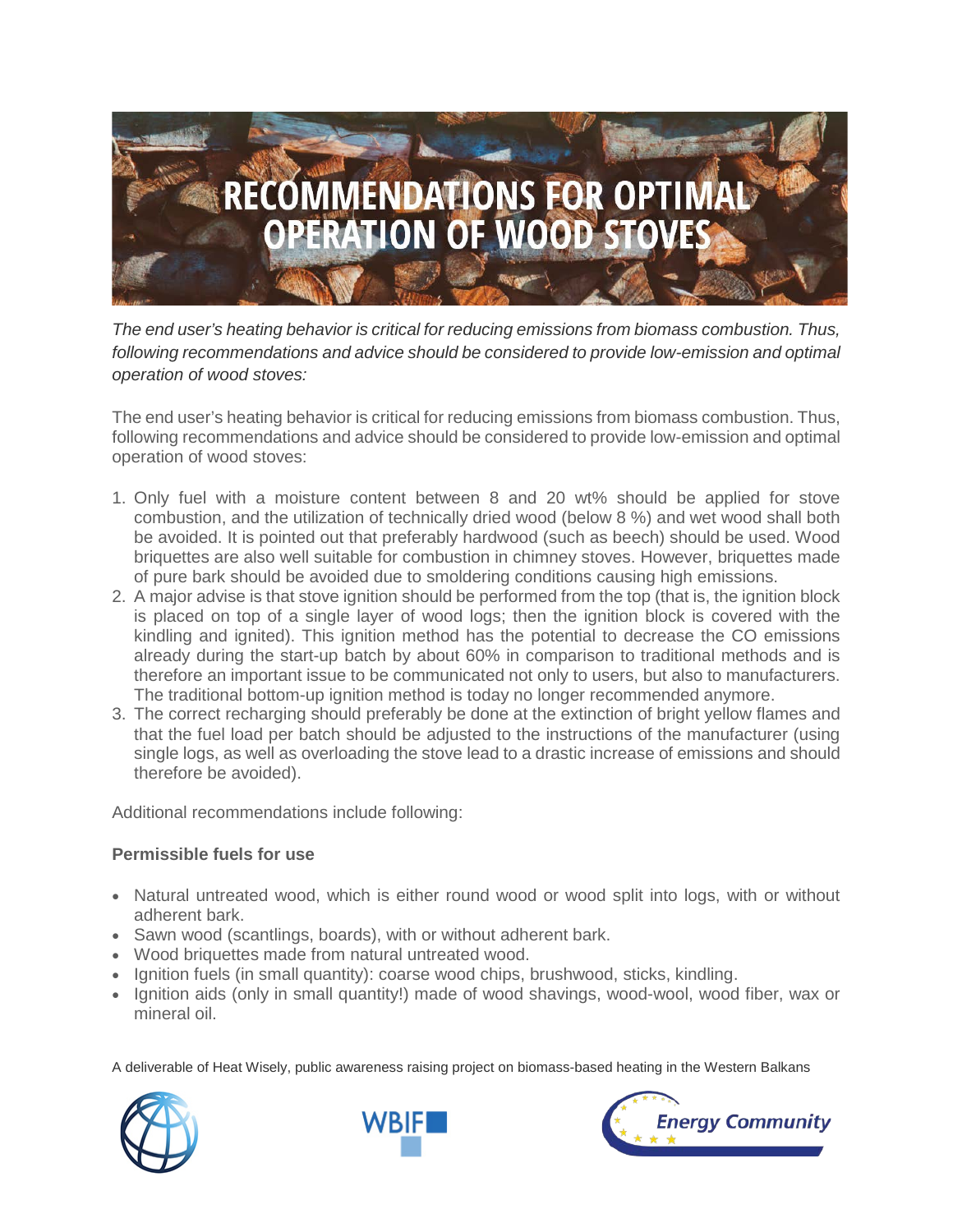• It is not recommended that fuels of herbaceous crop materials are used in a chimney stove, even if such fuel is legally permitted in the respective country.

#### **Fuel that should be avoided in chimney stoves**

- Pure bark briquettes.
- Straw, paper, carton and similar products.
- Painted, coated, glued wood or wood which is treated with wood protecting chemicals, for example, used wood from outdoor applications, construction, or demolition wood.
- One-way pallets or fruit boxes and similar, if any impregnation or impurities cannot reliably be excluded.
- Other wastes.

## **Suitable log wood quality**

- For chimney stoves the following log wood fuel recommendations are given:
- Avoid wet wood. Moisture content should be below 20% (wet basis).
- When mould is visible on the surface, the log may be too wet.
- Avoid overdried wood logs. Moisture content should not be below 8%. Wood from long storage in a heated room can be overdried. Wood which comes directly from fuel producers using hot ventilation for drying can also be overdried. After intermediate storage in ambient air such wood is again suitable for stoves.
- The logs should have a length which allows for several centimeters clearance to the firebox walls when horizontally placed onto the ember. Logs should never be so long as to make it necessary to lean them against the walls of the firebox.
- Logs with a uniform medium thickness (that is, 20 to 30 cm circumference) should be used.
- Split logs should be used in preference of round wood (should be split at diameters greater than 8 cm).
- Select thin wood sticks or small logs for the ignition phase. Clean and coarse wood chips can also be selected for ignition.
- Small logs are useful for the ignition batch but not recommended for the recharging of the stove.
- The optimal log size is usually specified by the stove manufacturer (check the manual).
- Use hardwood (such as beech) rather than softwood.
- Use logs with low dust or dirt content.

## **Suitable briquette quality**

• Compacted biomass tends to emit different levels of pollutants in relation to natural form of biomass. Check whether the fuel supplier declares compliance with any of the quality classes in the briquette standard EN ISO 17225-3 but note that the supplier is usually not obliged to refer to the briquette standard. Standard briquettes usually have a low ash content and the concentration of disturbing or polluting components is usually also low (for example, chlorine,

A deliverable of Heat Wisely, public awareness raising project on biomass-based heating in the Western Balkans